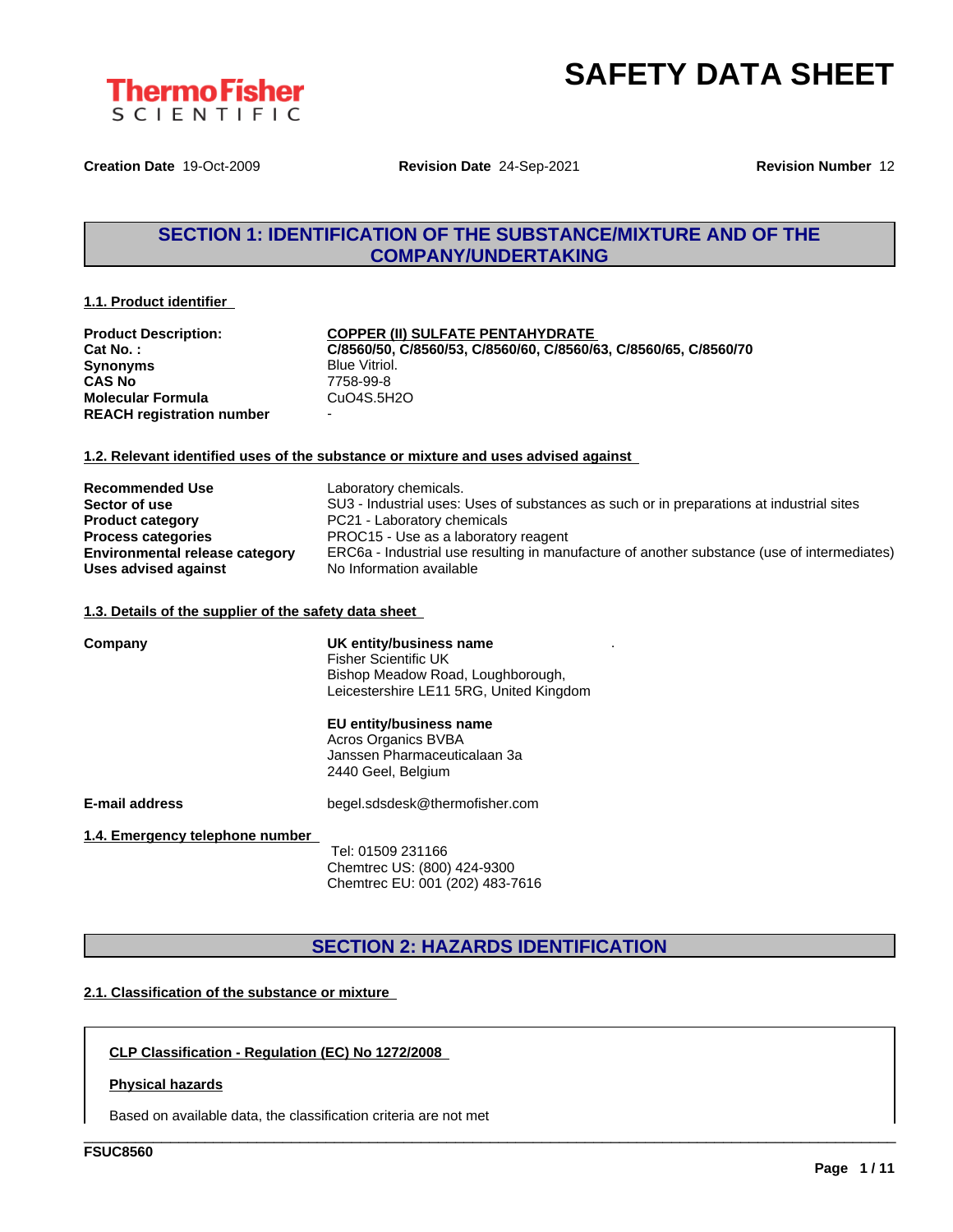#### \_\_\_\_\_\_\_\_\_\_\_\_\_\_\_\_\_\_\_\_\_\_\_\_\_\_\_\_\_\_\_\_\_\_\_\_\_\_\_\_\_\_\_\_\_\_\_\_\_\_\_\_\_\_\_\_\_\_\_\_\_\_\_\_\_\_\_\_\_\_\_\_\_\_\_\_\_\_\_\_\_\_\_\_\_\_\_\_\_\_\_\_\_\_ **COPPER (II) SULFATE PENTAHYDRATE Revision Date** 24-Sep-2021

#### **Health hazards**

Acute oral toxicity Category 4 (H302) Skin Corrosion/Irritation **Category 2 (H315)** Category 2 (H315) Serious Eye Damage/Eye Irritation Category 2 (H319)

#### **Environmental hazards**

Acute aquatic toxicity Category 1 (H400) Chronic aquatic toxicity Chronic aquatic toxicity Category 1 (H410)

*Full text of Hazard Statements: see section 16*



**Signal Word Warning**

#### **Hazard Statements**

- H302 Harmful if swallowed
- H315 Causes skin irritation
- H319 Causes serious eye irritation
- H410 Very toxic to aquatic life with long lasting effects

#### **Precautionary Statements**

P280 - Wear protective gloves/protective clothing/eye protection/face protection

P301 + P330 + P331 - IF SWALLOWED: rinse mouth. Do NOT induce vomiting

P302 + P352 - IF ON SKIN: Wash with plenty of soap and water

P305 + P351 + P338 - IF IN EYES: Rinse cautiously with water for several minutes. Remove contact lenses, if present and easy to do. Continue rinsing

P312 - Call a POISON CENTER or doctor/physician if you feel unwell

#### **2.3. Other hazards**

In accordance with Annex XIII of the REACH Regulation, inorganic substances do not require assessment

Toxic to terrestrial vertebrates

# **SECTION 3: COMPOSITION/INFORMATION ON INGREDIENTS**

#### **3.1. Substances**

| Component                                | <b>CAS No</b> | <b>EC No</b> | Weight % | CLP Classification - Regulation (EC) No<br>1272/2008               |
|------------------------------------------|---------------|--------------|----------|--------------------------------------------------------------------|
| Copper (II) sulfate pentahydrate (1:1:5) | 7758-99-8     |              | >95      | Acute Tox. 4 (H302)<br>Skin Irrit. 2 (H315)<br>Eve Irrit. 2 (H319) |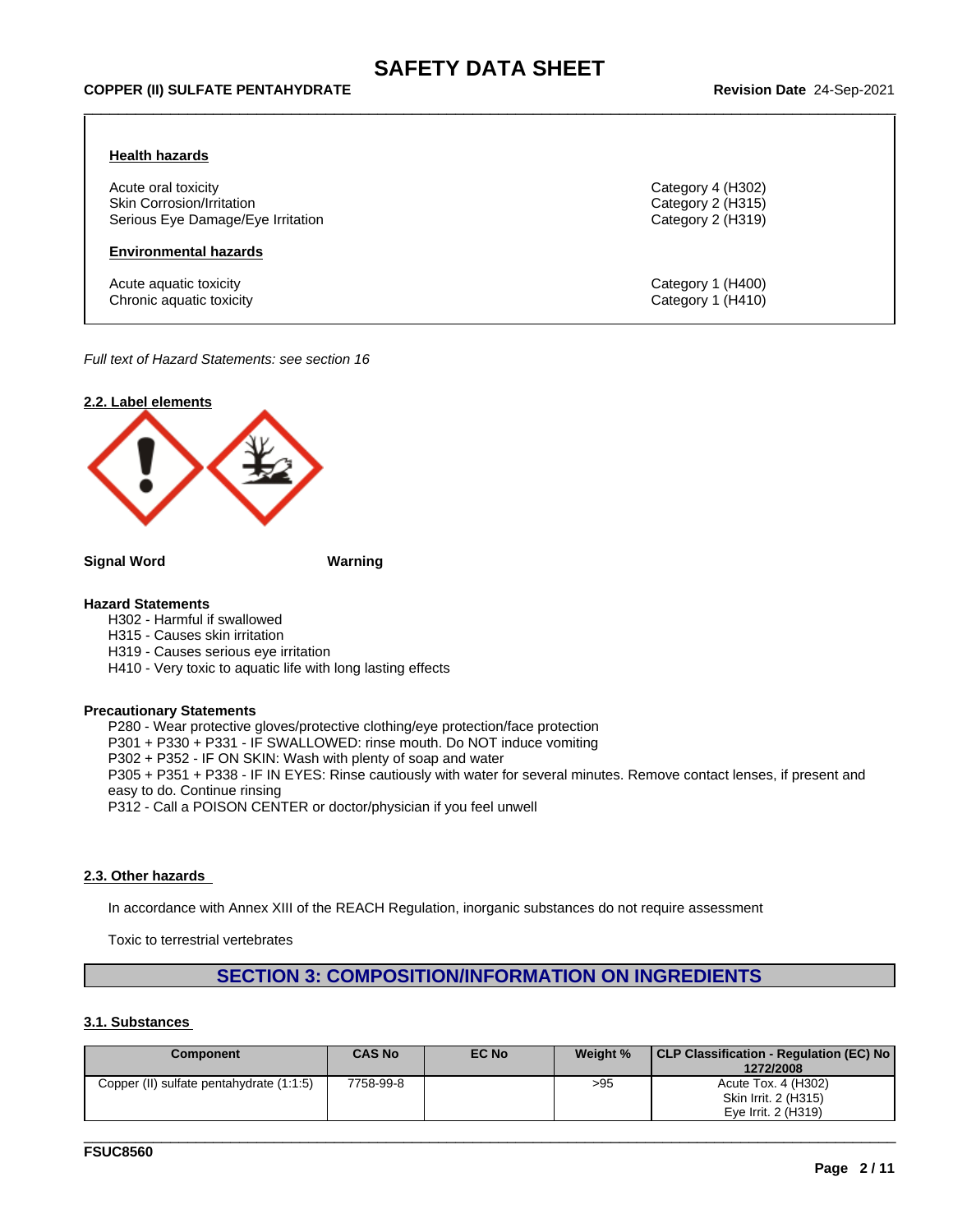#### \_\_\_\_\_\_\_\_\_\_\_\_\_\_\_\_\_\_\_\_\_\_\_\_\_\_\_\_\_\_\_\_\_\_\_\_\_\_\_\_\_\_\_\_\_\_\_\_\_\_\_\_\_\_\_\_\_\_\_\_\_\_\_\_\_\_\_\_\_\_\_\_\_\_\_\_\_\_\_\_\_\_\_\_\_\_\_\_\_\_\_\_\_\_ **COPPER (II) SULFATE PENTAHYDRATE Revision Date** 24-Sep-2021

|                |           |                   | Aquatic Acute 1 (H400)<br>Aquatic Chronic 1 (H410)                                                                       |
|----------------|-----------|-------------------|--------------------------------------------------------------------------------------------------------------------------|
| Cupric sulfate | 7758-98-7 | EEC No. 231-847-6 | Acute Tox. 4 (H302)<br>Skin Irrit. 2 (H315)<br>Eye Irrit. 2 (H319)<br>Aquatic Acute 1 (H400)<br>Aquatic Chronic 1 (H410) |

| <b>Component</b>                         | <b>Specific concentration limits</b><br>(SCL's) | <b>M-Factor</b>           | <b>Component notes</b> |
|------------------------------------------|-------------------------------------------------|---------------------------|------------------------|
| Copper (II) sulfate pentahydrate (1:1:5) |                                                 | 10 (Acute)<br>(Chronic)   |                        |
| Cupric sulfate                           |                                                 | 10 (Acute)<br>l (Chronic) |                        |

| <b>REACH registration number</b> |  |
|----------------------------------|--|

*Full text of Hazard Statements: see section 16*

# **SECTION 4: FIRST AID MEASURES**

#### **4.1. Description of first aid measures**

| <b>General Advice</b>                                            | If symptoms persist, call a physician.                                                                               |  |  |  |
|------------------------------------------------------------------|----------------------------------------------------------------------------------------------------------------------|--|--|--|
| <b>Eye Contact</b>                                               | Rinse immediately with plenty of water, also under the eyelids, for at least 15 minutes. Get<br>medical attention.   |  |  |  |
| <b>Skin Contact</b>                                              | Wash off immediately with plenty of water for at least 15 minutes. If skin irritation persists,<br>call a physician. |  |  |  |
| <b>Ingestion</b>                                                 | Clean mouth with water and drink afterwards plenty of water. Get medical attention if<br>symptoms occur.             |  |  |  |
| <b>Inhalation</b>                                                | Remove to fresh air. If not breathing, give artificial respiration. Get medical attention if<br>symptoms occur.      |  |  |  |
| Self-Protection of the First Aider                               | Use personal protective equipment as required.                                                                       |  |  |  |
| 4.2. Most important symptoms and effects, both acute and delayed |                                                                                                                      |  |  |  |

None reasonably foreseeable.

#### **4.3. Indication of any immediate medical attention and special treatment needed**

**Notes to Physician** Treat symptomatically.

## **SECTION 5: FIREFIGHTING MEASURES**

#### **5.1. Extinguishing media**

#### **Suitable Extinguishing Media**

Use extinguishing measures that are appropriate to local circumstances and the surrounding environment. Water spray, carbon dioxide (CO2), dry chemical, alcohol-resistant foam.

\_\_\_\_\_\_\_\_\_\_\_\_\_\_\_\_\_\_\_\_\_\_\_\_\_\_\_\_\_\_\_\_\_\_\_\_\_\_\_\_\_\_\_\_\_\_\_\_\_\_\_\_\_\_\_\_\_\_\_\_\_\_\_\_\_\_\_\_\_\_\_\_\_\_\_\_\_\_\_\_\_\_\_\_\_\_\_\_\_\_\_\_\_\_

### **Extinguishing media which must not be used for safety reasons**

No information available.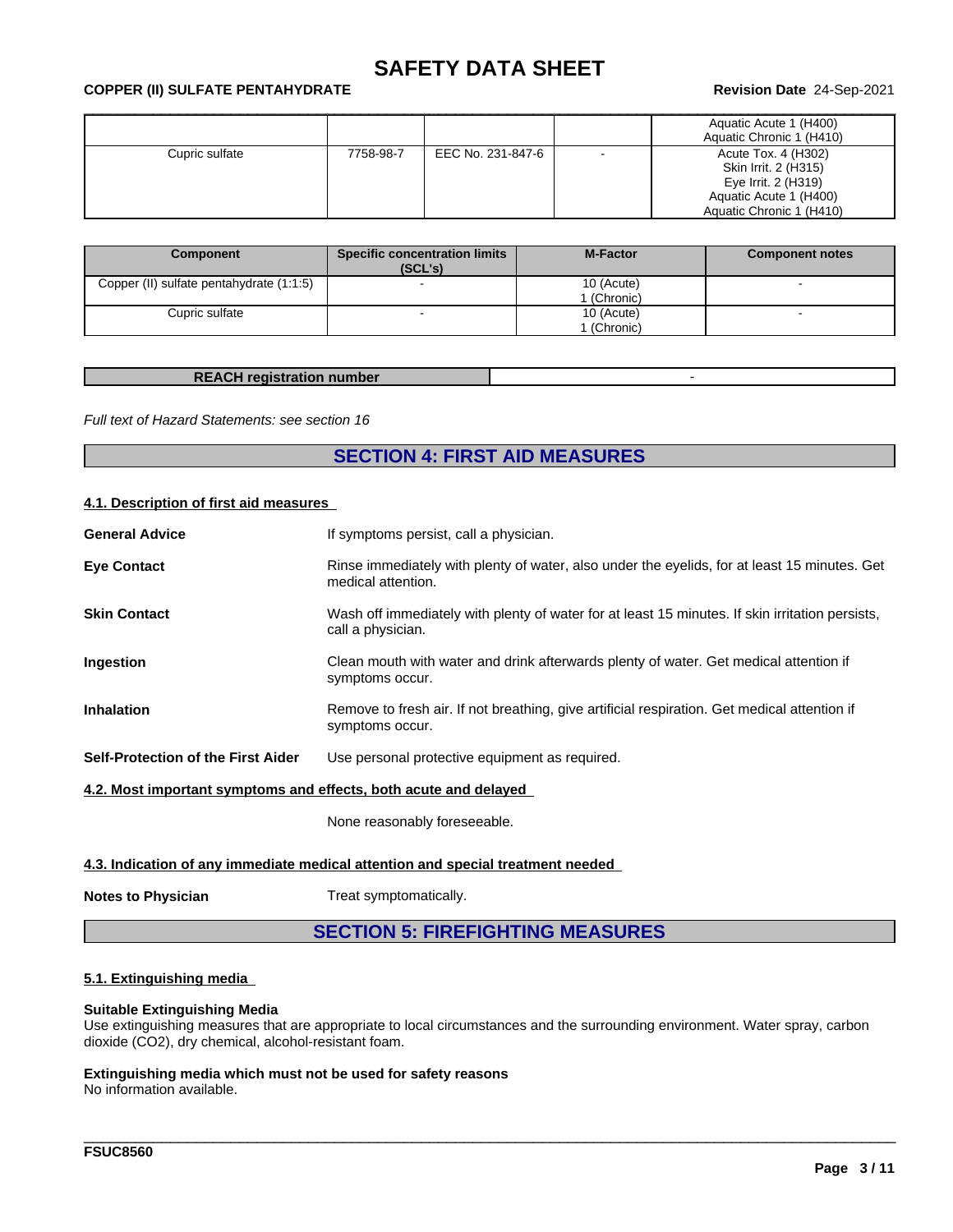#### \_\_\_\_\_\_\_\_\_\_\_\_\_\_\_\_\_\_\_\_\_\_\_\_\_\_\_\_\_\_\_\_\_\_\_\_\_\_\_\_\_\_\_\_\_\_\_\_\_\_\_\_\_\_\_\_\_\_\_\_\_\_\_\_\_\_\_\_\_\_\_\_\_\_\_\_\_\_\_\_\_\_\_\_\_\_\_\_\_\_\_\_\_\_ **COPPER (II) SULFATE PENTAHYDRATE Revision Date** 24-Sep-2021

#### **5.2. Special hazards arising from the substance or mixture**

Thermal decomposition can lead to release of irritating gases and vapors. Do not allow run-off from fire-fighting to enter drains or water courses.

#### **Hazardous Combustion Products**

Sulfur oxides, Copper oxides.

#### **5.3. Advice for firefighters**

As in any fire, wear self-contained breathing apparatus pressure-demand, MSHA/NIOSH (approved or equivalent) and full protective gear.

### **SECTION 6: ACCIDENTAL RELEASE MEASURES**

#### **6.1. Personal precautions, protective equipment and emergency procedures**

Ensure adequate ventilation. Use personal protective equipment as required. Avoid dust formation.

#### **6.2. Environmental precautions**

Do not flush into surface water or sanitary sewer system. Do not allow material to contaminate ground water system. Prevent product from entering drains. Local authorities should be advised if significant spillages cannot be contained. Should not be released into the environment.

#### **6.3. Methods and material for containment and cleaning up**

Sweep up and shovel into suitable containers for disposal. Keep in suitable, closed containers for disposal.

#### **6.4. Reference to other sections**

Refer to protective measures listed in Sections 8 and 13.

### **SECTION 7: HANDLING AND STORAGE**

#### **7.1. Precautions for safe handling**

Wear personal protective equipment/face protection. Ensure adequate ventilation. Avoid dust formation. Do not get in eyes, on skin, or on clothing. Avoid ingestion and inhalation.

#### **Hygiene Measures**

Handle in accordance with good industrial hygiene and safety practice.

#### **7.2. Conditions for safe storage, including any incompatibilities**

Keep containers tightly closed in a dry, cool and well-ventilated place. Store under an inert atmosphere. Protect from moisture.

**Technical Rules for Hazardous Substances (TRGS) 510 Storage Class (LGK) (Germany)** Class 13

#### **7.3. Specific end use(s)**

Use in laboratories

### **SECTION 8: EXPOSURE CONTROLS/PERSONAL PROTECTION**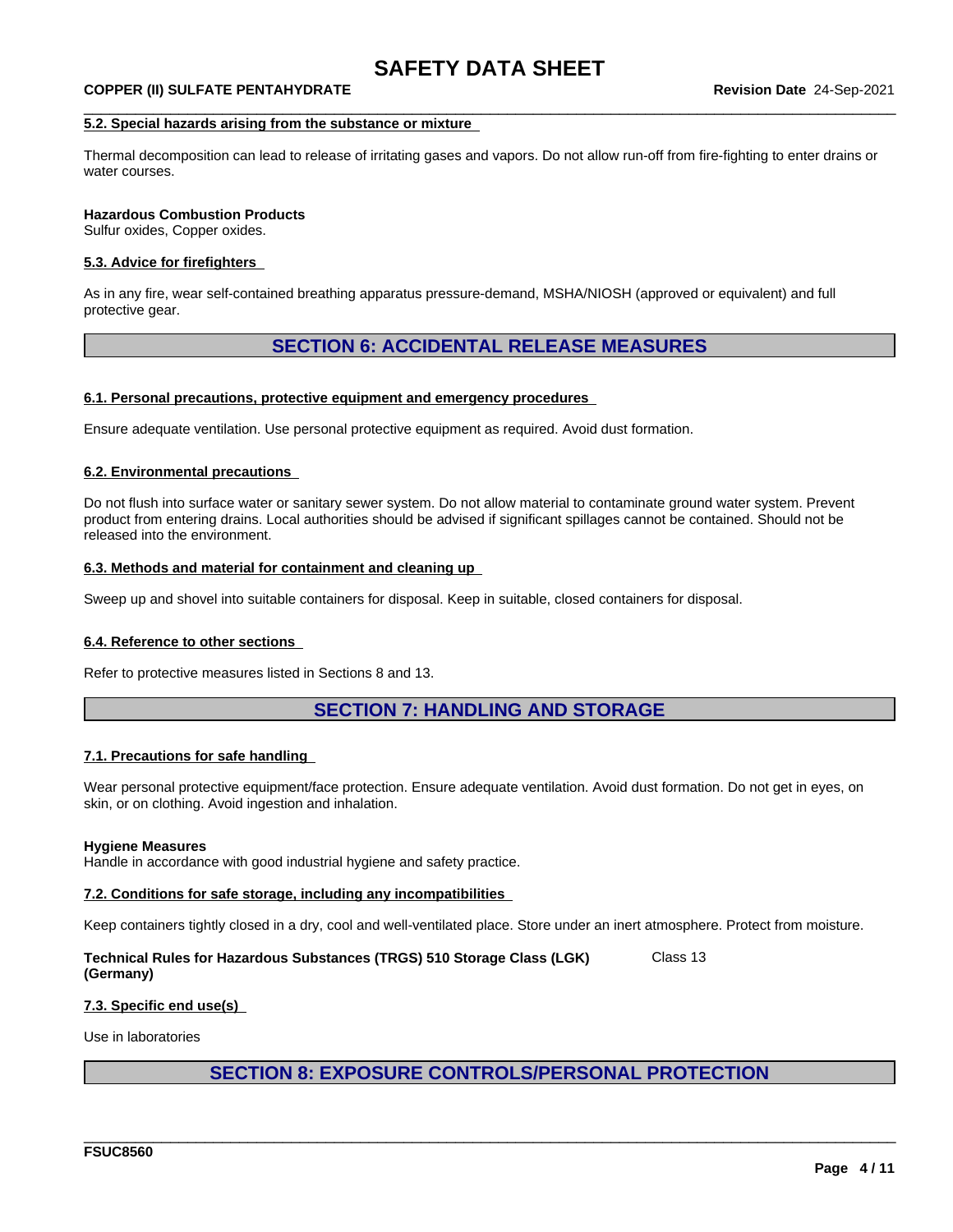#### **8.1. Control parameters**

#### **Exposure limits**

List source(s):

#### **Biological limit values**

This product, as supplied, does not contain any hazardous materials with biological limits established by the region specific regulatory bodies

#### **Derived No Effect Level (DNEL)** / **Derived Minimum Effect Level (DMEL)**

**Workers** 

| Component         | Acute effects local<br>(Oral) | <b>Acute effects</b><br>systemic (Oral) | <b>Chronic effects local</b><br>(Oral) | <b>Chronic effects</b><br>systemic (Oral) |
|-------------------|-------------------------------|-----------------------------------------|----------------------------------------|-------------------------------------------|
| Cupric sulfate    |                               |                                         |                                        | 0.4 mg/kg/day                             |
| $7758-98-7$ ( - , |                               |                                         |                                        |                                           |

#### **Predicted No Effect Concentration (PNEC)**

No information available.

#### **8.2. Exposure controls**

#### **Engineering Measures**

Ensure that eyewash stations and safety showers are close to the workstation location. Ensure adequate ventilation, especially in confined areas.

Wherever possible, engineering control measures such as the isolation or enclosure of the process, the introduction of process or equipment changes to minimise release or contact, and the use of properly designed ventilation systems, should be adopted to control hazardous materials at source

# **Personal protective equipment**

Goggles (European standard - EN 166)

| <b>Hand Protection</b>                                                              |                                                                           | Protective gloves      |                              |                                         |
|-------------------------------------------------------------------------------------|---------------------------------------------------------------------------|------------------------|------------------------------|-----------------------------------------|
| <b>Glove material</b><br>Natural rubber<br>Nitrile rubber<br>Neoprene<br><b>PVC</b> | Breakthrough time Glove thickness<br>See manufacturers<br>recommendations |                        | <b>EU standard</b><br>EN 374 | Glove comments<br>(minimum requirement) |
| Skin and body protection                                                            |                                                                           | Long sleeved clothing. |                              |                                         |

Inspect gloves before use.

Please observe the instructions regarding permeability and breakthrough time which are provided by the supplier of the gloves. (Refer to manufacturer/supplier for information)

Ensure gloves are suitable for the task: Chemical compatability, Dexterity, Operational conditions, User susceptibility, e.g. sensitisation effects, also take into consideration the specific local conditions under which the product is used, such as the danger of cuts, abrasion.

Remove gloves with care avoiding skin contamination.

# **Respiratory Protection** When workers are facing concentrations above the exposure limit they must use appropriate certified respirators.<br>To protect the wearer, respiratory protective equipment must be the correct fit and be used and maintained properly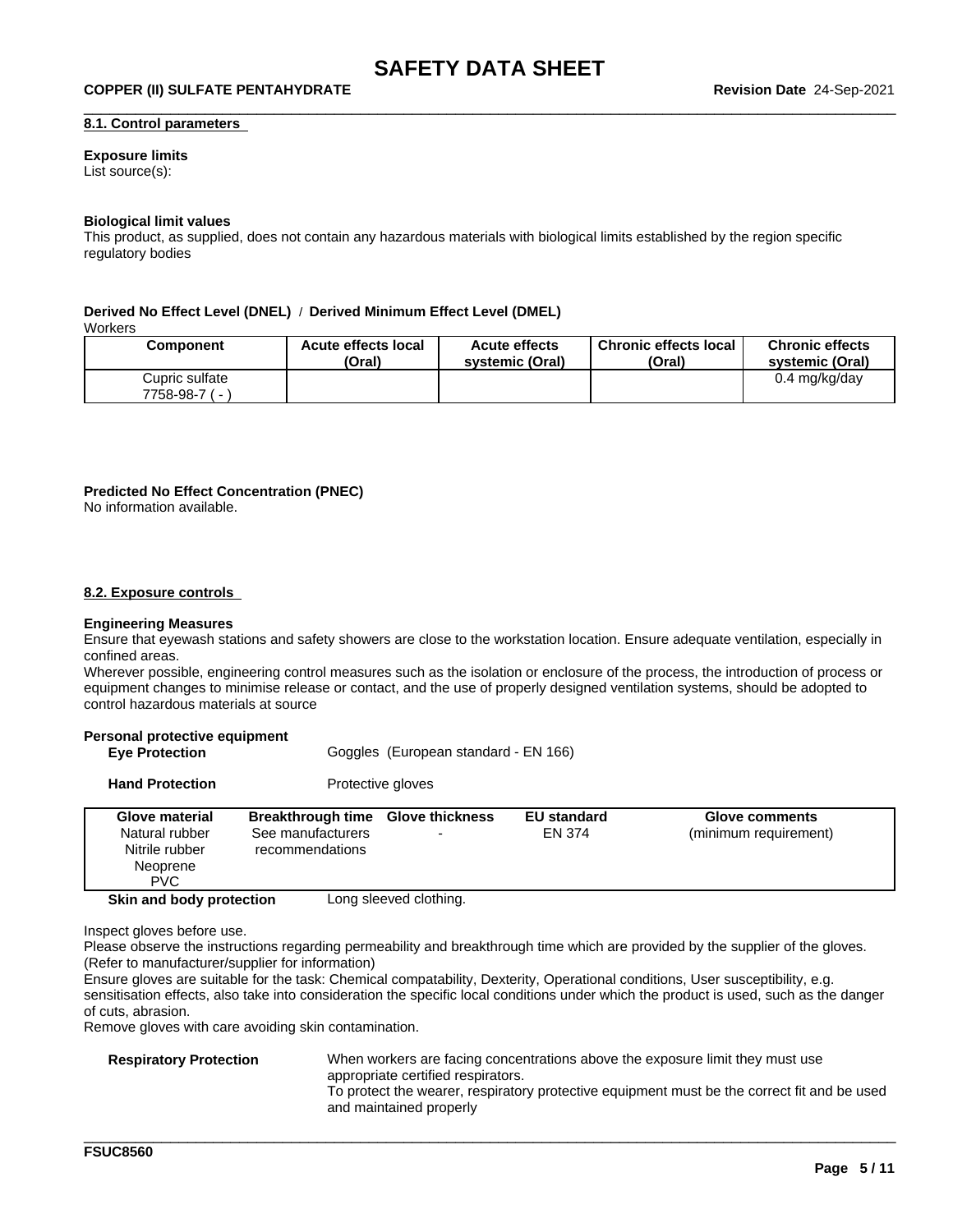| Large scale/emergency use              | Use a NIOSH/MSHA or European Standard EN 136 approved respirator if exposure limits<br>are exceeded or if irritation or other symptoms are experienced<br><b>Recommended Filter type:</b> Particulates filter conforming to EN 143                                                   |
|----------------------------------------|--------------------------------------------------------------------------------------------------------------------------------------------------------------------------------------------------------------------------------------------------------------------------------------|
| Small scale/Laboratory use             | Use a NIOSH/MSHA or European Standard EN 149:2001 approved respirator if exposure<br>limits are exceeded or if irritation or other symptoms are experienced.<br>Recommended half mask:- Particle filtering: EN149:2001<br>When RPE is used a face piece Fit Test should be conducted |
| <b>Environmental exposure controls</b> | Prevent product from entering drains. Do not allow material to contaminate ground water<br>system. Local authorities should be advised if significant spillages cannot be contained.                                                                                                 |

# **SECTION 9: PHYSICAL AND CHEMICAL PROPERTIES**

#### **9.1. Information on basic physical and chemical properties**

| <b>Physical State</b>                          | Solid                    |                                          |
|------------------------------------------------|--------------------------|------------------------------------------|
| Appearance                                     | Blue                     |                                          |
| Odor                                           | Odorless                 |                                          |
| <b>Odor Threshold</b>                          | No data available        |                                          |
| <b>Melting Point/Range</b>                     | 110 °C / 230 °F          |                                          |
| <b>Softening Point</b>                         | No data available        |                                          |
| <b>Boiling Point/Range</b>                     | No information available |                                          |
| <b>Flammability (liquid)</b>                   | Not applicable           | Solid                                    |
| <b>Flammability (solid,gas)</b>                | No information available |                                          |
| <b>Explosion Limits</b>                        | No data available        |                                          |
| <b>Flash Point</b>                             | No information available | <b>Method -</b> No information available |
| <b>Autoignition Temperature</b>                | No data available        |                                          |
| <b>Decomposition Temperature</b>               | No data available        |                                          |
| pH                                             | $3.5 - 4.5$              | 5% ag. solution                          |
| <b>Viscosity</b>                               | Not applicable           | Solid                                    |
| <b>Water Solubility</b>                        | 320 g/L (20°C)           |                                          |
| Solubility in other solvents                   | No information available |                                          |
| <b>Partition Coefficient (n-octanol/water)</b> |                          |                                          |
| <b>Vapor Pressure</b>                          | 7.3 mmHg @ 25 °C         |                                          |
| Density / Specific Gravity                     | No data available        |                                          |
| <b>Bulk Density</b>                            | No data available        |                                          |
| <b>Vapor Density</b>                           | Not applicable           | Solid                                    |
| <b>Particle characteristics</b>                | No data available        |                                          |
|                                                |                          |                                          |
|                                                |                          |                                          |

### **9.2. Other information**

**Molecular Formula**<br> **Molecular Weight CuO4S.5H2O**<br>
249.68 **Molecular Weight**<br>**Evaporation Rate Not applicable - Solid** 

# **SECTION 10: STABILITY AND REACTIVITY**

| 10.1. Reactivity         | None known, based on information available   |
|--------------------------|----------------------------------------------|
| 10.2. Chemical stability | Stable under normal conditions. Hygroscopic. |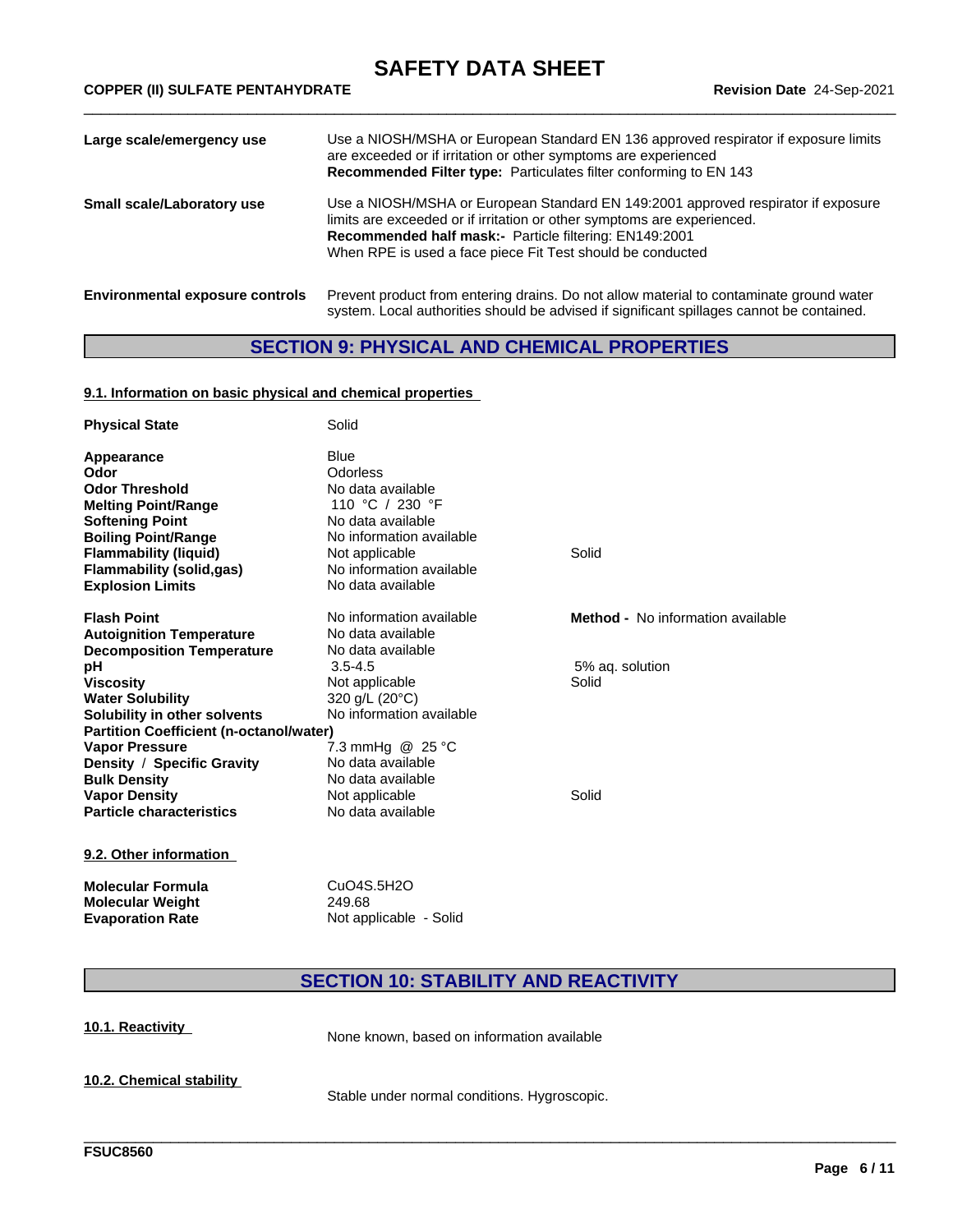#### \_\_\_\_\_\_\_\_\_\_\_\_\_\_\_\_\_\_\_\_\_\_\_\_\_\_\_\_\_\_\_\_\_\_\_\_\_\_\_\_\_\_\_\_\_\_\_\_\_\_\_\_\_\_\_\_\_\_\_\_\_\_\_\_\_\_\_\_\_\_\_\_\_\_\_\_\_\_\_\_\_\_\_\_\_\_\_\_\_\_\_\_\_\_ **COPPER (II) SULFATE PENTAHYDRATE Revision Date** 24-Sep-2021

#### **10.3. Possibility of hazardous reactions**

| <b>Hazardous Polymerization</b> | Hazardous polymerization does not occur. |
|---------------------------------|------------------------------------------|
| <b>Hazardous Reactions</b>      | None under normal processing.            |

**10.4. Conditions to avoid**

Avoid dust formation. Incompatible products. Excess heat. Exposure to moist air or water.

**10.5. Incompatible materials**

Strong oxidizing agents.

#### **10.6. Hazardous decomposition products**

Sulfur oxides. Copper oxides.

### **SECTION 11: TOXICOLOGICAL INFORMATION**

#### **11.1. Information on hazard classes as defined in Regulation (EC) No 1272/2008**

#### **Product Information**

**(a) acute toxicity;**

| Oral   |  |  |
|--------|--|--|
| Dermal |  |  |
|        |  |  |

**Oral** Category 4 Based on available data, the classification criteria are not met **Inhalation** Based on available data, the classification criteria are not met

\_\_\_\_\_\_\_\_\_\_\_\_\_\_\_\_\_\_\_\_\_\_\_\_\_\_\_\_\_\_\_\_\_\_\_\_\_\_\_\_\_\_\_\_\_\_\_\_\_\_\_\_\_\_\_\_\_\_\_\_\_\_\_\_\_\_\_\_\_\_\_\_\_\_\_\_\_\_\_\_\_\_\_\_\_\_\_\_\_\_\_\_\_\_

| Component                                | ∟D50 Oral                     | LD50 Dermal                     | <b>LC50 Inhalation</b> |
|------------------------------------------|-------------------------------|---------------------------------|------------------------|
| Copper (II) sulfate pentahydrate (1:1:5) | Rat<br>$LD50 = 960$ mg/kg $'$ | $LD50 > 8$ g/kg (Rabbit)        |                        |
| Cupric sulfate                           | Rat<br>$LD50 = 481$ mg/kg     | (Rabbit)<br>$LD50 > 1000$ mg/kg |                        |

| (b) skin corrosion/irritation;<br>Category 2 |
|----------------------------------------------|
|----------------------------------------------|

**(c) serious eye damage/irritation;** Category 2

**(d) respiratory or skin sensitization;**

| <b>Respiratory</b><br>Skin  | Based on available data, the classification criteria are not met<br>Based on available data, the classification criteria are not met |
|-----------------------------|--------------------------------------------------------------------------------------------------------------------------------------|
| (e) germ cell mutagenicity; | Based on available data, the classification criteria are not met                                                                     |
| (f) carcinogenicity;        | Based on available data, the classification criteria are not met<br>There are no known carcinogenic chemicals in this product        |
| (g) reproductive toxicity;  | Based on available data, the classification criteria are not met                                                                     |

- **(h) STOT-single exposure;** Based on available data, the classification criteria are not met
- **(i) STOT-repeated exposure;** Based on available data, the classification criteria are not met **Target Organs** None known.
	-
- **(j)** aspiration hazard; Not applicable

**FSUC8560**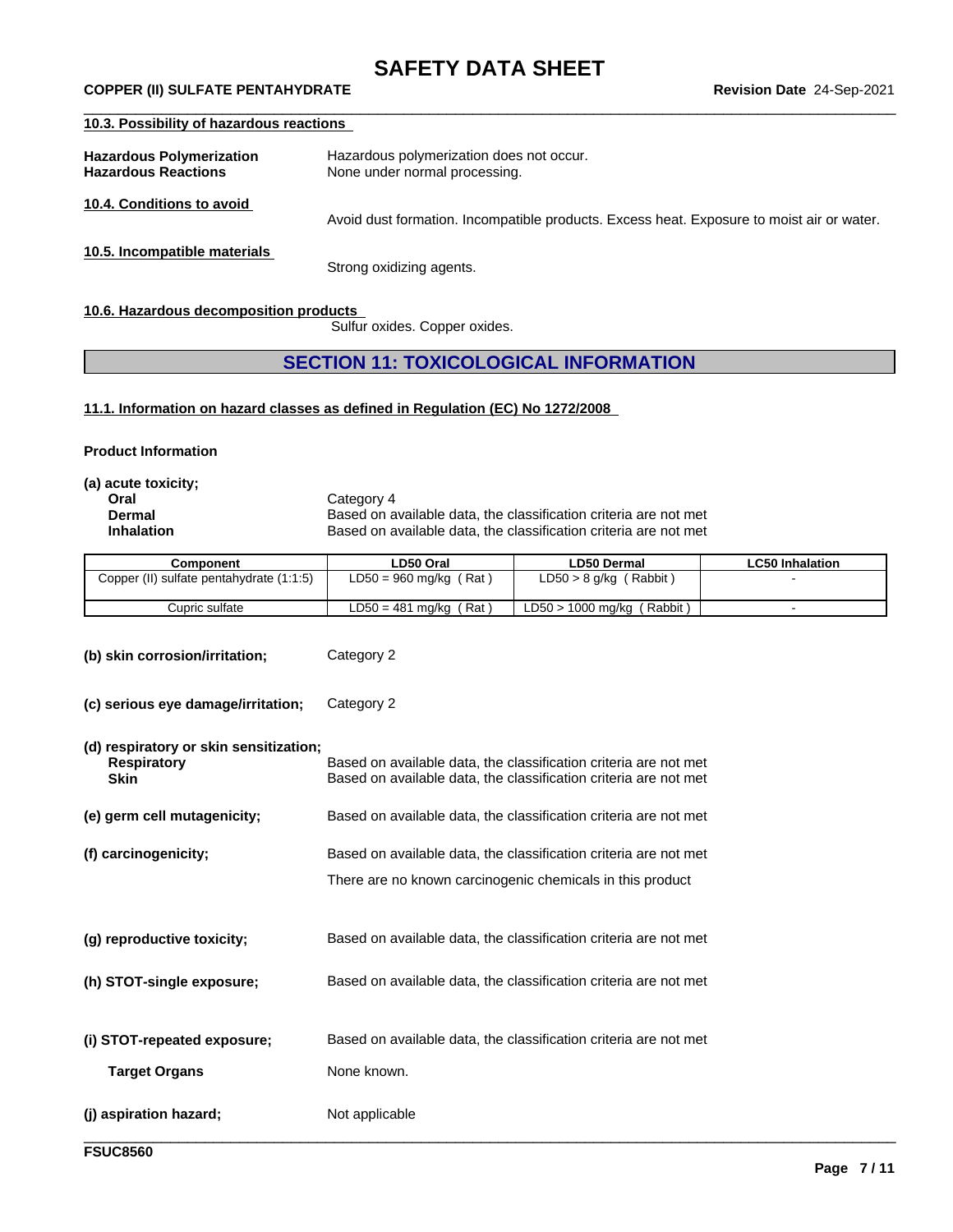Solid

**Symptoms / effects,both acute and** No information available. **delayed**

**11.2. Information on other hazards**

**Endocrine Disrupting Properties** Assess endocrine disrupting properties for human health. This product does not contain any known or suspected endocrine disruptors.

### **SECTION 12: ECOLOGICAL INFORMATION**

# **12.1. Toxicity**

**Ecotoxicity effects** The product contains following substances which are hazardous for the environment. Very toxic to aquatic organisms, may cause long-term adverse effects in the aquatic environment. May cause long-term adverse effects in the environment. Do not allow material to contaminate ground water system.

| <b>Component</b>                         | <b>Microtox</b>                             | <b>M-Factor</b> |
|------------------------------------------|---------------------------------------------|-----------------|
| Copper (II) sulfate pentahydrate (1:1:5) | Photobacterium phosphoreum: $EC50 = 0.25$   | 10 (Acute)      |
|                                          | mg/L/30min as $Cu++$                        | 1 (Chronic)     |
|                                          | Photobacterium phosphoreum EC50= 1.3 mg/L/5 |                 |
|                                          | $min$ as $Cut++$                            |                 |
| Cupric sulfate                           |                                             | 10 (Acute)      |
|                                          |                                             | 1 (Chronic)     |

### **12.2. Persistence and degradability** Product contains heavy metals. Discharge into the environment must be avoided. Special pre-treatment is necessary **Persistence** May persist, based on information available. **Degradability** Not relevant for inorganic substances. **Degradation in sewage treatment plant** Contains substances known to be hazardous to the environment or not degradable in waste water treatment plants. **12.3. Bioaccumulative potential** May have some potential to bioaccumulate **12.4. Mobility in soil** The product is water soluble, and may spread in water systems Will likely be mobile in the environment due to its water solubility. Highly mobile in soils **12.5. Results of PBT and vPvB assessment** In accordance with Annex XIII of the REACH Regulation, inorganic substances do not require assessment. **12.6. Endocrine disrupting properties Endocrine Disruptor Information** This product does not contain any known or suspected endocrine disruptors

\_\_\_\_\_\_\_\_\_\_\_\_\_\_\_\_\_\_\_\_\_\_\_\_\_\_\_\_\_\_\_\_\_\_\_\_\_\_\_\_\_\_\_\_\_\_\_\_\_\_\_\_\_\_\_\_\_\_\_\_\_\_\_\_\_\_\_\_\_\_\_\_\_\_\_\_\_\_\_\_\_\_\_\_\_\_\_\_\_\_\_\_\_\_

#### **12.7. Other adverse effects**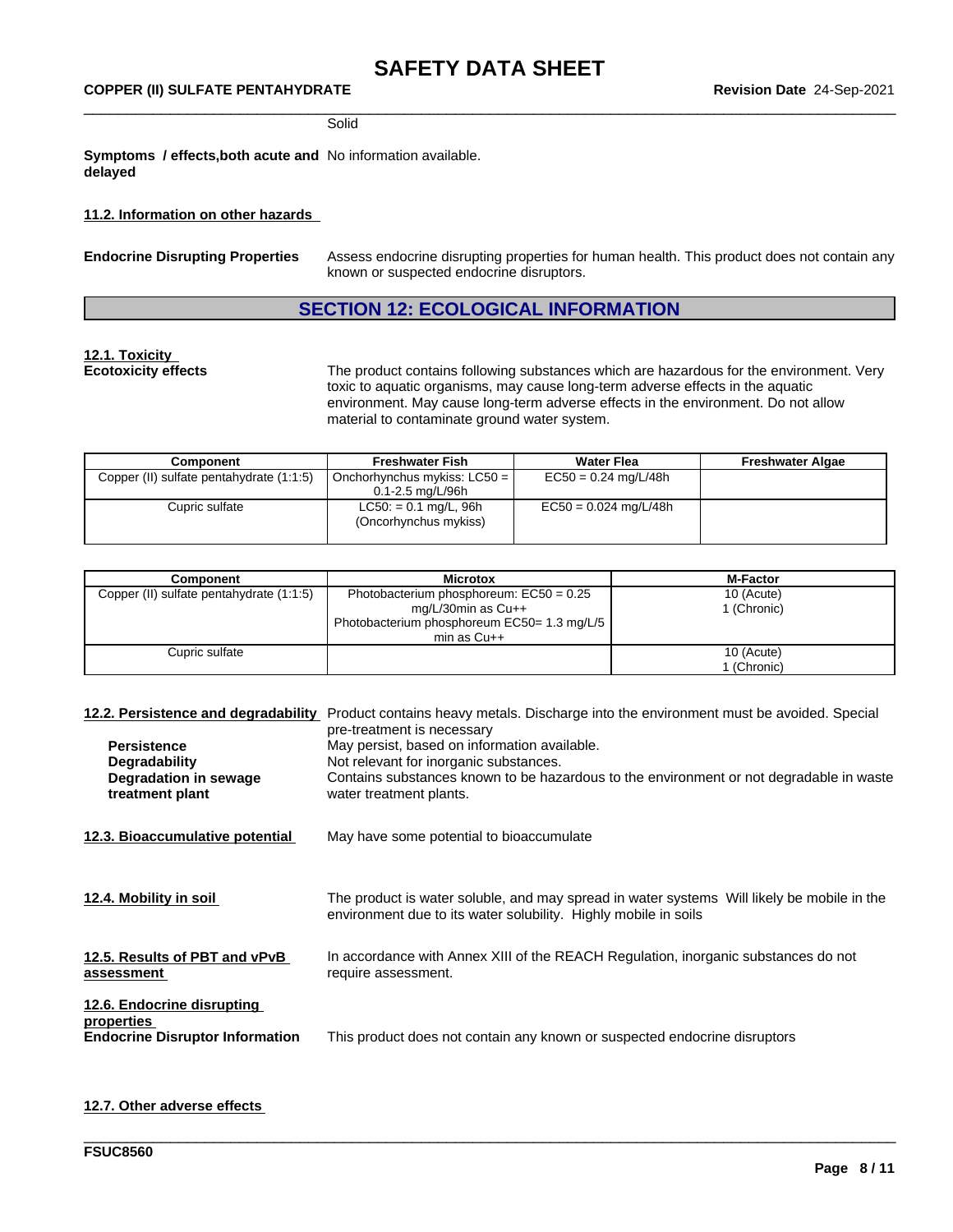\_\_\_\_\_\_\_\_\_\_\_\_\_\_\_\_\_\_\_\_\_\_\_\_\_\_\_\_\_\_\_\_\_\_\_\_\_\_\_\_\_\_\_\_\_\_\_\_\_\_\_\_\_\_\_\_\_\_\_\_\_\_\_\_\_\_\_\_\_\_\_\_\_\_\_\_\_\_\_\_\_\_\_\_\_\_\_\_\_\_\_\_\_\_ **COPPER (II) SULFATE PENTAHYDRATE Revision Date** 24-Sep-2021 **Persistent Organic Pollutant** This product does not contain any known or suspected substance<br> **Ozone Depletion Potential** This product does not contain any known or suspected substance This product does not contain any known or suspected substance

## **SECTION 13: DISPOSAL CONSIDERATIONS**

**13.1. Waste treatment methods**

| <b>Waste from Residues/Unused</b><br><b>Products</b> | Should not be released into the environment. Waste is classified as hazardous. Dispose of<br>in accordance with the European Directives on waste and hazardous waste. Dispose of in<br>accordance with local regulations. |
|------------------------------------------------------|---------------------------------------------------------------------------------------------------------------------------------------------------------------------------------------------------------------------------|
| <b>Contaminated Packaging</b>                        | Dispose of this container to hazardous or special waste collection point.                                                                                                                                                 |
| European Waste Catalogue (EWC)                       | According to the European Waste Catalog, Waste Codes are not product specific, but<br>application specific.                                                                                                               |
| <b>Other Information</b>                             | Do not flush to sewer. Waste codes should be assigned by the user based on the<br>application for which the product was used. Do not empty into drains. Do not let this<br>chemical enter the environment.                |

# **SECTION 14: TRANSPORT INFORMATION**

#### **IMDG/IMO**

| 14.1. UN number<br>14.2. UN proper shipping name | UN3077<br>Environmentally hazardous substances, solid, n.o.s. |
|--------------------------------------------------|---------------------------------------------------------------|
| <b>Technical Shipping Name</b>                   | Copper (II) sulfate                                           |
| 14.3. Transport hazard class(es)                 | 9                                                             |
| 14.4. Packing group                              | Ш                                                             |
| <b>ADR</b>                                       |                                                               |

| 14.1. UN number                  | UN3077                                              |
|----------------------------------|-----------------------------------------------------|
| 14.2. UN proper shipping name    | Environmentally hazardous substances, solid, n.o.s. |
| <b>Technical Shipping Name</b>   | Copper (II) sulfate                                 |
| 14.3. Transport hazard class(es) | 9                                                   |
| 14.4. Packing group              | Ш                                                   |

**IATA** 

| 14.1. UN number<br>14.2. UN proper shipping name<br><b>Technical Shipping Name</b><br>14.3. Transport hazard class(es)<br>14.4. Packing group | UN3077<br>Environmentally hazardous substances, solid, n.o.s.<br>Copper (II) sulfate<br>9<br>Ш           |
|-----------------------------------------------------------------------------------------------------------------------------------------------|----------------------------------------------------------------------------------------------------------|
| 14.5. Environmental hazards                                                                                                                   | Dangerous for the environment<br>Product is a marine pollutant according to the criteria set by IMDG/IMO |
| 14.6. Special precautions for user                                                                                                            | No special precautions required                                                                          |
| 14.7. Maritime transport in bulk<br>according to IMO instruments                                                                              | Not applicable, packaged goods                                                                           |

# **SECTION 15: REGULATORY INFORMATION**

\_\_\_\_\_\_\_\_\_\_\_\_\_\_\_\_\_\_\_\_\_\_\_\_\_\_\_\_\_\_\_\_\_\_\_\_\_\_\_\_\_\_\_\_\_\_\_\_\_\_\_\_\_\_\_\_\_\_\_\_\_\_\_\_\_\_\_\_\_\_\_\_\_\_\_\_\_\_\_\_\_\_\_\_\_\_\_\_\_\_\_\_\_\_

**15.1. Safety, health and environmental regulations/legislation specific for the substance or mixture**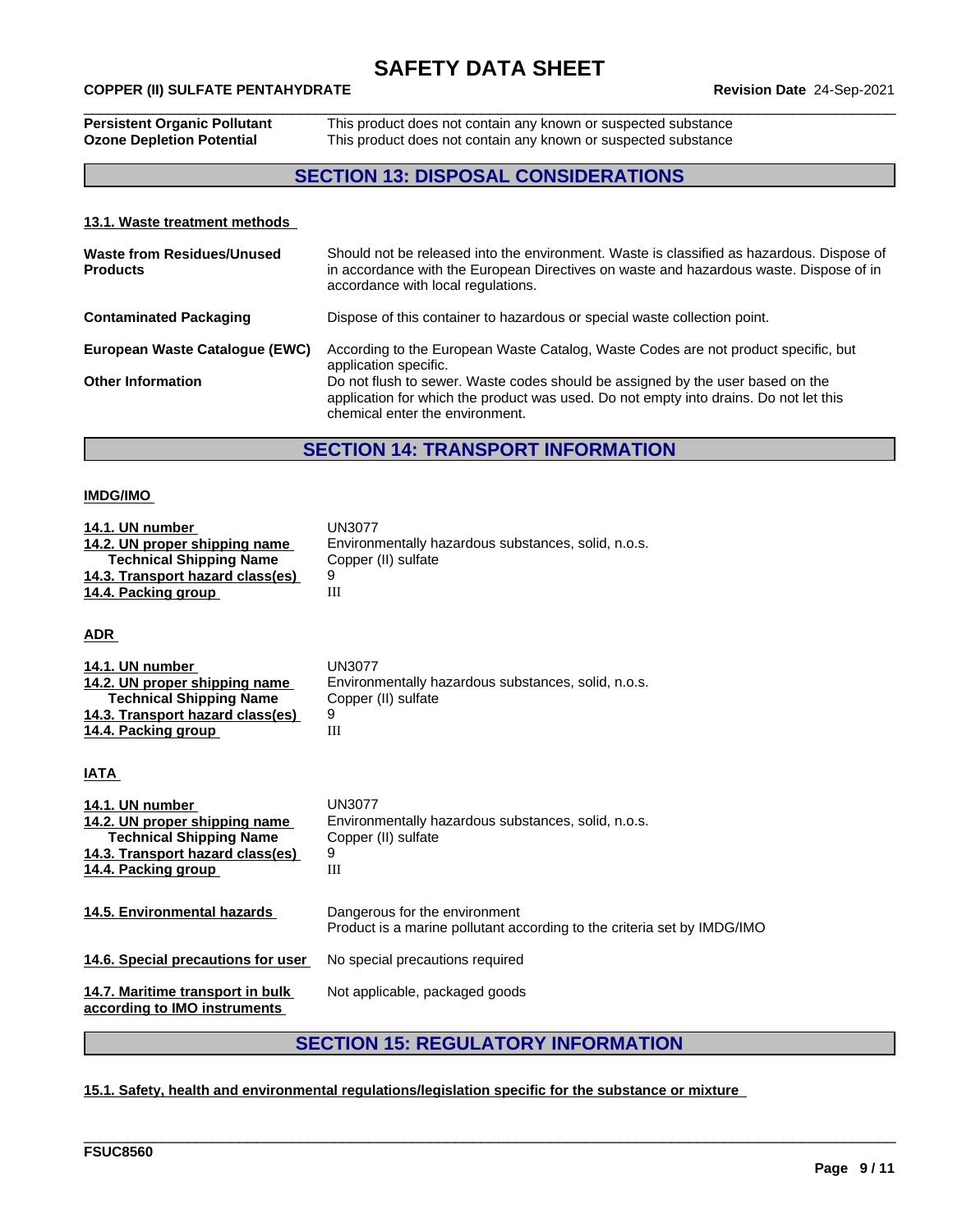#### \_\_\_\_\_\_\_\_\_\_\_\_\_\_\_\_\_\_\_\_\_\_\_\_\_\_\_\_\_\_\_\_\_\_\_\_\_\_\_\_\_\_\_\_\_\_\_\_\_\_\_\_\_\_\_\_\_\_\_\_\_\_\_\_\_\_\_\_\_\_\_\_\_\_\_\_\_\_\_\_\_\_\_\_\_\_\_\_\_\_\_\_\_\_ **COPPER (II) SULFATE PENTAHYDRATE Revision Date** 24-Sep-2021

#### **International Inventories**

X = listed, Europe (EINECS/ELINCS/NLP), U.S.A. (TSCA), Canada (DSL/NDSL), Philippines (PICCS), China (IECSC), Japan (ENCS), Japan (ISHL), Australia (AICS), Korea (KECL).

| Component                                   | <b>EINECS</b> | <b>ELINCS</b> | <b>NLP</b> | <b>TSCA</b> | <b>DSL</b> | <b>NDSL</b> | PICCS   IECSC | <b>ENCS</b> | <b>ISHL</b> | <b>AICS</b> | <b>KECL</b> |
|---------------------------------------------|---------------|---------------|------------|-------------|------------|-------------|---------------|-------------|-------------|-------------|-------------|
| Copper (II) sulfate<br>pentahydrate (1:1:5) |               |               |            |             |            |             |               |             |             |             |             |
| Cupric sulfate                              | 231-847-6     |               |            |             |            |             |               |             |             |             | KE-08956    |

| Component                                   | REACH (1907/2006) - Annex XIV -  <br><b>Substances Subject to</b><br>Authorization | REACH (1907/2006) - Annex XVII -  <br>Restrictions on Certain Dangerous (1907/2006) article 59 - Candidate<br><b>Substances</b> | <b>REACH Regulation (EC)</b><br>List of Substances of Very High<br><b>Concern (SVHC)</b> |
|---------------------------------------------|------------------------------------------------------------------------------------|---------------------------------------------------------------------------------------------------------------------------------|------------------------------------------------------------------------------------------|
| Copper (II) sulfate pentahydrate<br>(1:1:5) |                                                                                    | Use restricted. See item 75.<br>(see link for restriction details)                                                              |                                                                                          |
| Cupric sulfate                              |                                                                                    | Use restricted. See item 75.<br>(see link for restriction details)                                                              |                                                                                          |

*https://echa.europa.eu/substances-restricted-under-reach*

### Regulation (EC) No 649/2012 of the European Parliament and of the Council of 4 July 2012 concerning the export and **import of dangerous chemicals**

Not applicable

#### **National Regulations**

**WGK Classification** See table for values

| <b>Component</b>             | . .<br><br>Water<br>(VwVwS)<br>r Classification<br>Germany | Class<br>_uft<br>Germany<br>I Д. І |
|------------------------------|------------------------------------------------------------|------------------------------------|
| $\cdot$<br>sulfate<br>Cupric | WGK                                                        |                                    |

**UK** - Take note of Control of Substances Hazardous to Health Regulations (COSHH) 2002 and 2005 Amendment

#### **15.2. Chemical safety assessment**

A Chemical Safety Assessment/Report (CSA/CSR) has not been conducted

### **SECTION 16: OTHER INFORMATION**

#### **Full text of H-Statements referred to undersections 2 and 3**

H302 - Harmful if swallowed

H315 - Causes skin irritation

H319 - Causes serious eye irritation

**RPE** - Respiratory Protective Equipment

H400 - Very toxic to aquatic life

H410 - Very toxic to aquatic life with long lasting effects

#### **Legend**

\_\_\_\_\_\_\_\_\_\_\_\_\_\_\_\_\_\_\_\_\_\_\_\_\_\_\_\_\_\_\_\_\_\_\_\_\_\_\_\_\_\_\_\_\_\_\_\_\_\_\_\_\_\_\_\_\_\_\_\_\_\_\_\_\_\_\_\_\_\_\_\_\_\_\_\_\_\_\_\_\_\_\_\_\_\_\_\_\_\_\_\_\_\_

| <b>CAS</b> - Chemical Abstracts Service                                                                                      | <b>TSCA</b> - United States Toxic Substances Control Act Section 8(b)<br>Inventory |
|------------------------------------------------------------------------------------------------------------------------------|------------------------------------------------------------------------------------|
| EINECS/ELINCS - European Inventory of Existing Commercial Chemical DSL/NDSL - Canadian Domestic Substances List/Non-Domestic |                                                                                    |
| Substances/EU List of Notified Chemical Substances                                                                           | Substances List                                                                    |
| <b>PICCS</b> - Philippines Inventory of Chemicals and Chemical Substances                                                    | <b>ENCS</b> - Japanese Existing and New Chemical Substances                        |
| <b>IECSC</b> - Chinese Inventory of Existing Chemical Substances                                                             | <b>AICS</b> - Australian Inventory of Chemical Substances                          |
| <b>KECL</b> - Korean Existing and Evaluated Chemical Substances                                                              | NZIOC - New Zealand Inventory of Chemicals                                         |
| <b>WEL</b> - Workplace Exposure Limit                                                                                        | <b>TWA</b> - Time Weighted Average                                                 |
| <b>ACGIH</b> - American Conference of Governmental Industrial Hygienists                                                     | <b>IARC</b> - International Agency for Research on Cancer                          |

**DNEL** - Derived No Effect Level<br> **RPE** - Respiratory Protective Equipment<br> **RPE** - Respiratory Protective Equipment<br> **RPE** - Respiratory Protective Equipment